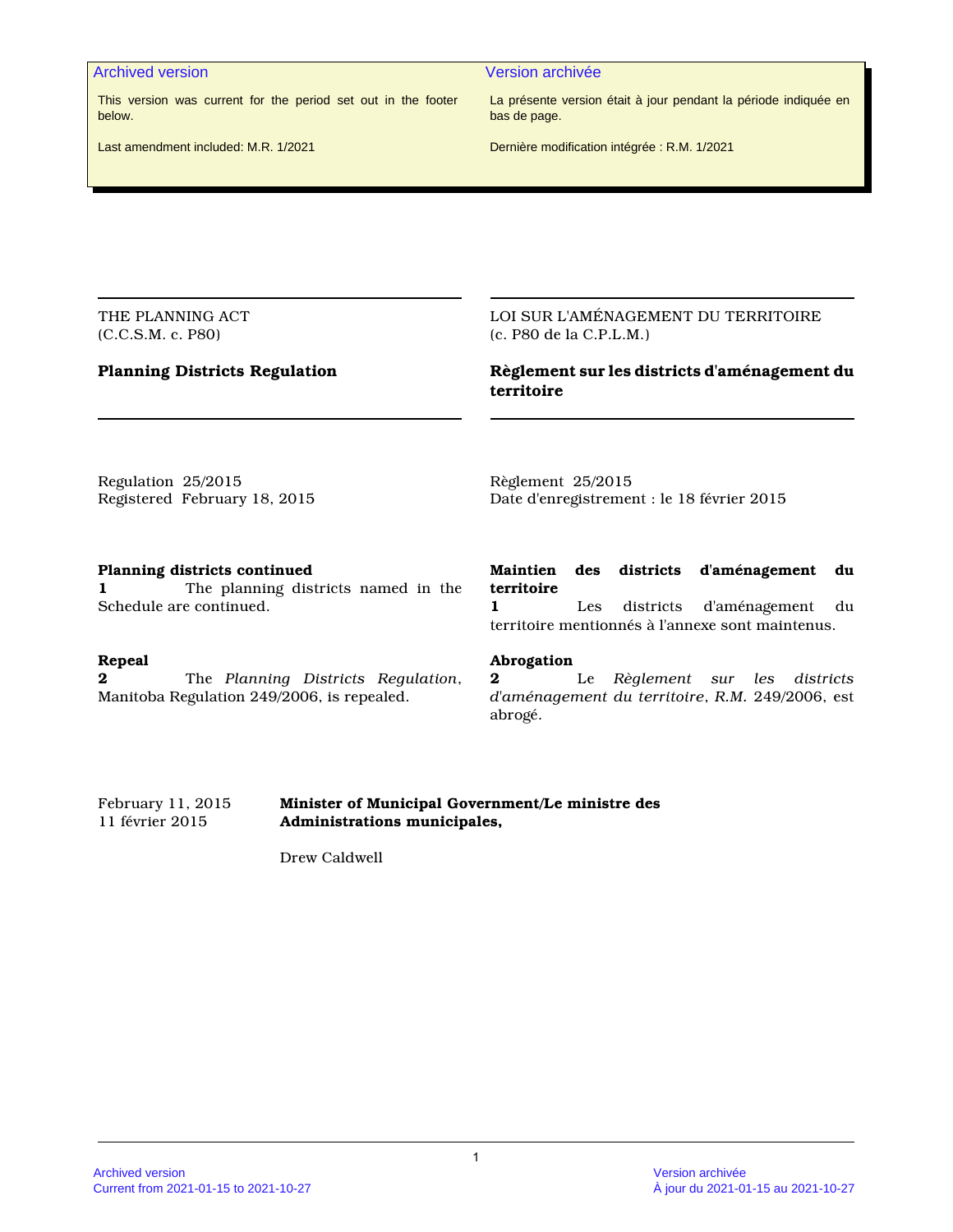**SCHEDULE** (Section 1)

#### **23 West Planning District**

**1** The 23 West Planning District consists of the area contained within the boundaries of the Rural Municipalities of Argyle and Prairie Lakes an d Cartwright-Roblin Municipality.

M.R. 158/2016

# **Keystone Planning District**

**2** The Keystone Planning District consists of the area contained within the boundaries of the Rural Municipalities of Cornwallis and Elton.

M.R. 1/2021

# **Brokenhead River Planning District**

**3** The Brokenhead River Planning District consists of the area contained within the boundarie s of the Town of Beausejour and the Rural Municipality of Brokenhead.

# **Carman – Dufferin Planning District**

**4** The Carman – Dufferin Planning District consists of the area contained within the boundarie s of the Town of Carman and the Rural Municipality of Dufferin.

# **Cypress Planning District**

**5** The Cypress Planning District consists of the area contained within the boundaries of the Town of Carberry and the Municipalities of Glenboro – South Cypress and North Cypress – Langford.

# **Dennis County Planning District**

**6** The Dennis County Planning District consists of the area contained within the boundarie s of the Municipality of Grassland and the Rural Municipalities of Pipestone and Sifton.

ANNEXE (Article 1)

# **District d'aménagement du territoire de la route 23 ouest**

**1** Le district d'aménagement du territoire de la route 23 ouest est constitué de la zone comprise dans les limites des municipalités rurales d'Argyle et de Prairie Lakes ainsi que de la municipalité de Cartwright-Roblin.

R.M. 158/2016

# **District d'aménagement du territoire de Keystone**

**2** Le district d'aménagement du territoire de Keystone est constitué de la zone comprise dans les limites des municipalités rurales de Cornwallis et d'Elton.

R.M. 1/2021

# **District d'aménagement du territoire de la rivière Brokenhead 3** Le district d'aménagement du territoire

de la rivière Brokenhead est constitué de la zone comprise dans les limites de la ville de Beauséjour et de la municipalité rurale de Brokenhead.

# **District d'aménagement du territoire de Carman-Dufferin**

**4** Le district d'aménagement du territoire de Carman-Dufferin est constitué de la zone comprise dans les limites de la ville de Carman et de la municipalité rurale de Dufferin.

# **District d'aménagement du territoire de Cypress 5** Le district d'aménagement du territoire

de Cypress est constitué de la zone comprise dans les limites de la ville de Carberry ainsi que des municipalités de Glenboro-South Cypress et de North Cypress-Langford.

# **District d'aménagement du territoire du comté de Dennis**

**6** Le district d'aménagement du territoire du comté de Dennis est constitué de la zone comprise dans les limites de la municipalité de Grassland ainsi que des municipalité rurales de Pipestone et de Sifton.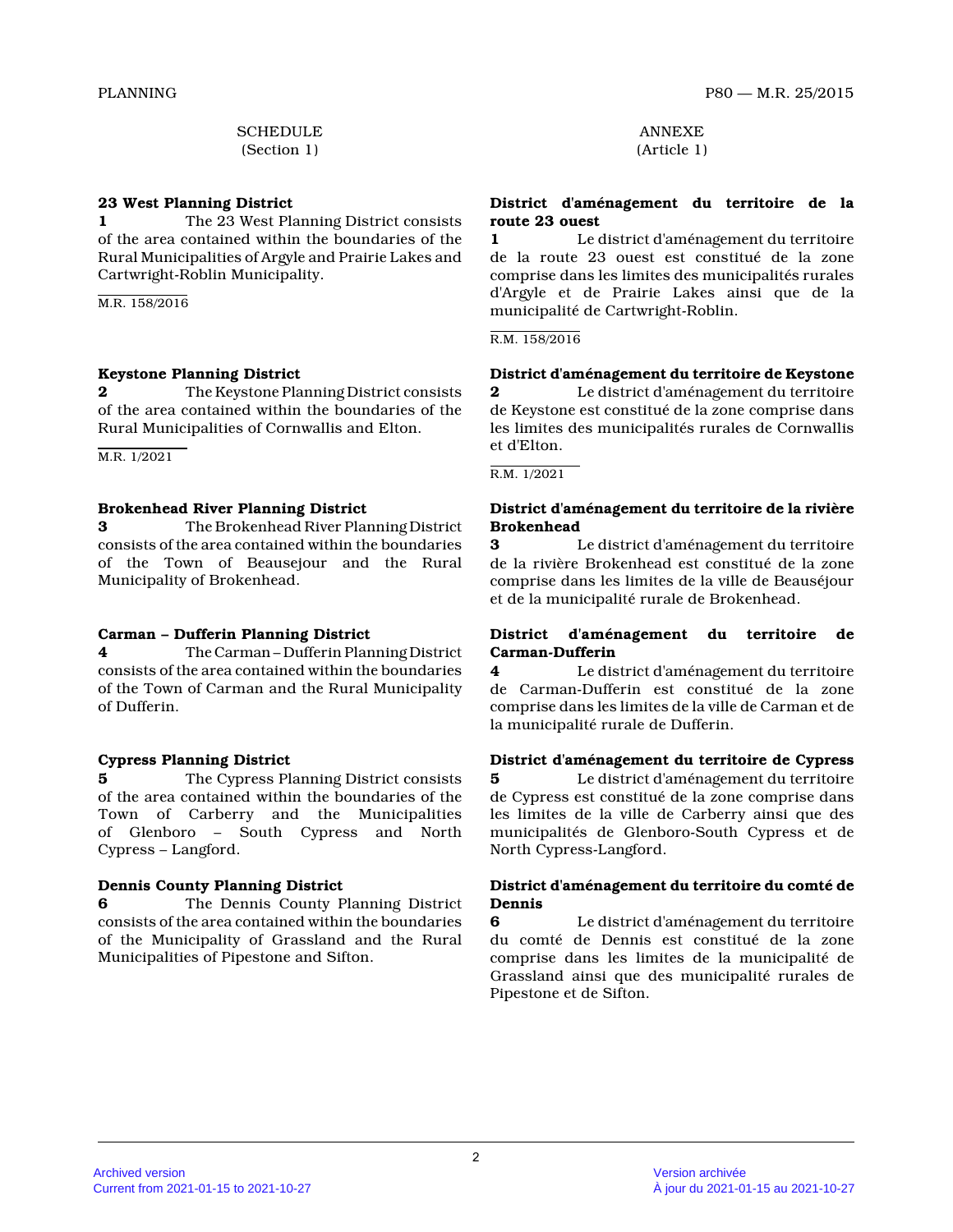#### **Eastern Interlake Planning District**

**7** The Eastern Interlake Planning District consists of the area contained within the boundarie s of the Towns of Arborg and Winnipeg Beach, the Municipality of Bifrost – Riverton and the Rural Municipality of Gimli.

#### **Fisher – Armstrong Planning District**

**8** The Fisher – Armstrong Planning District consists of the area contained within the boundaries of the Rural Municipalities of Armstrong and Fisher.

# **Kelsey Planning District**

**8.1** The Kelsey Planning District consists of the area contained within the boundaries of the Town of The Pas and the Rural Municipality of Kelsey.

#### M.R. 119/2017

#### **Lac du Bonnet Planning District**

**9** The Lac du Bonnet Planning District consists of the area contained within the boundarie s of the Town of Lac du Bonnet and the Rural Municipality of Lac du Bonnet.

# **Lakeshore Planning District**

**10** The Lakeshore Planning District consists of the area contained within the boundarie s of the Rural Municipalities of Dauphin, Lakeshore and Mossey River.

# **Macdonald – Ritchot Planning District**

**11** The Macdonald – Ritchot Planning District consists of the area contained within the boundaries of the Rural Municipalities of Macdonald and Ritchot.

# **Mid-West Planning District**

**12** The Mid-West Planning District consists of the area contained within the boundaries of the Municipalities of Hamiota and Prairie View and the Rural Municipalities of Ellice – Archie and Oakview .

#### **District d'aménagement du territoire de l'est d'Entre-les-Lacs**

**7** Le district d'aménagement du territoire de l'est d'Entre-les-Lacs est constitué de la zone comprise dans les limites des villes d'Arborg et de Winnipeg Beach ainsi que de la municipalité de Bifrost-Riverton et de la municipalité rurale de Gimli.

#### **District d'aménagement du territoire de Fisher-Armstrong**

**8** Le district d'aménagement du territoire de Fisher-Armstrong est constitué de la zone comprise dans les limites des municipalités rurales d'Armstrong et de Fisher.

#### **District d'aménagement du territoire de Kelsey**

**8.1** Le district d'aménagement du territoire de Kelsey est constitué de la zone comprise dans le s limites de la ville de The Pas et de la municipalit é rurale de Kelsey.

#### R.M. 119/2017

#### **District d'aménagement du territoire de Lac-du-Bonnet**

**9** Le district d'aménagement du territoire de Lac-du-Bonnet est constitué de la zone comprise dans les limites de la ville de Lac-du-Bonnet et de la municipalité rurale de Lac-du-Bonnet.

#### **District d'aménagement du territoire de Lakeshore**

**10** Le district d'aménagement du territoire de Lakeshore est constitué de la zone comprise dans les limites des municipalités rurales de Dauphin, d e Lakeshore et de Mossey River.

#### **District d'aménagement du territoire de Macdonald-Ritchot**

**11** Le district d'aménagement du territoire de Macdonald-Ritchot est constitué de la zone comprise dans les limites des municipalités rurales de Macdonald et de Ritchot.

# **District d'aménagement du territoire Mid-West**

**12** Le district d'aménagement du territoire Mid-West est constitué de la zone comprise dans les limites des municipalités de Hamiota et de Prairie View ainsi que des municipalités rurales d'Ellice-Archie et d'Oakview.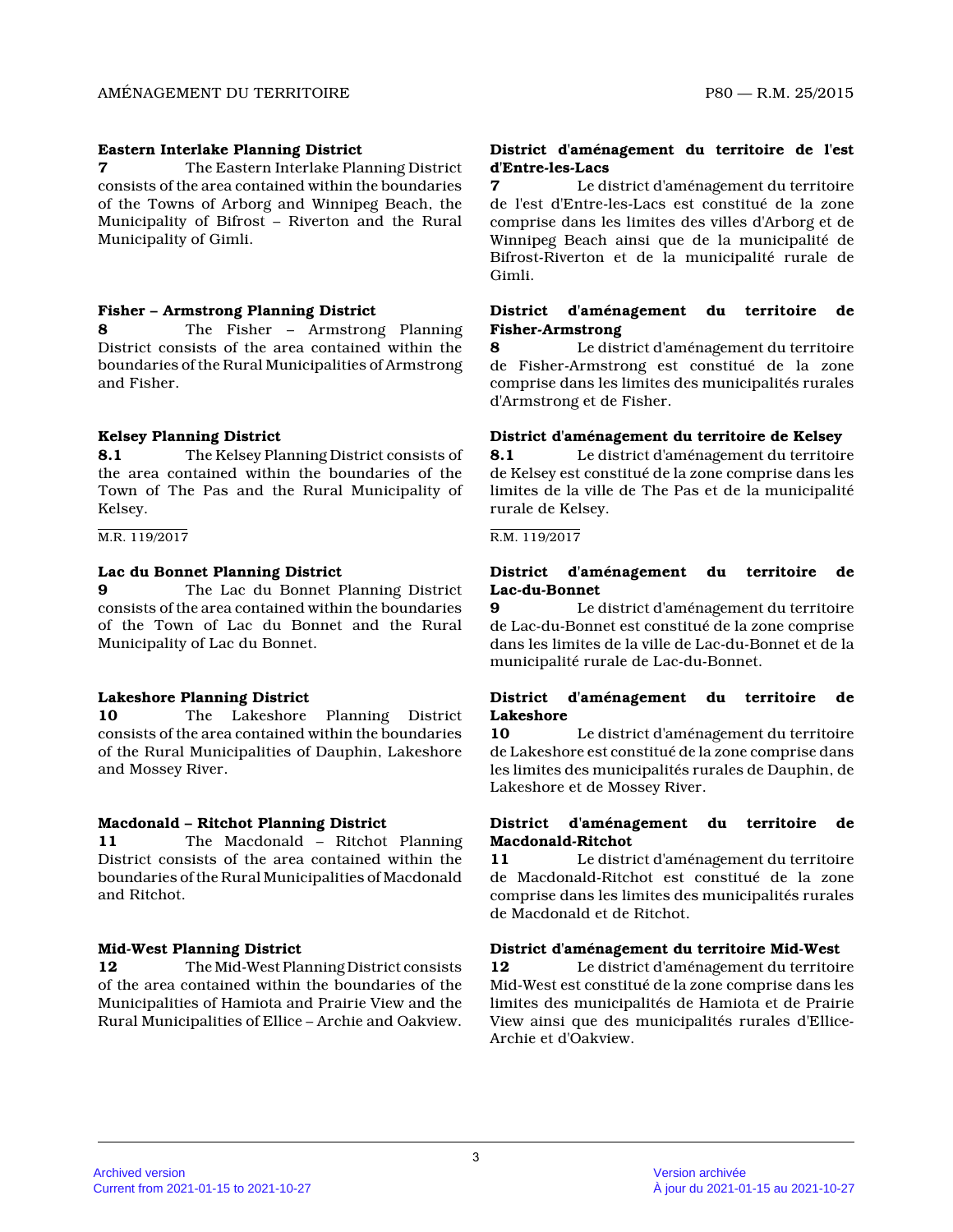#### **Mountainview Planning District**

**13** The Mountainview Planning District consists of the area contained within the boundarie s of the Municipalities of Ethelbert, Gilbert Plains and Grandview.

#### **MSTW Planning District**

**14** The MSTW Planning District consists of the area contained within the boundaries of the Cities of Morden and Winkler and the Rural Municipalities of Stanley and Thompson.

#### **Neepawa and Area Planning District**

**15** The Neepawa and Area Planning District consists of the area contained within the boundarie s of the Town of Neepawa, the Municipality of Glenella – Landsdowne and the Rural Municipality of Rosedale.

# **Portage la Prairie Planning District**

**16** The Portage la Prairie Planning District consists of the area contained within the boundarie s of the City of Portage la Prairie and the Rural Municipality of Portage la Prairie.

# **Red River Planning District**

**17** The Red River Planning District consists of the area contained within the boundaries of the City of Selkirk, the Village of Dunnottar and the Rural Municipalities of East St. Paul, St. Andrews, St. Clements and West St. Paul.

#### **Rhineland, Plum Coulee, Gretna, Altona Planning District**

**18** The Rhineland, Plum Coulee, Gretna, Altona Planning District consists of the area contained within the boundaries of the Town of Altona and the Municipality of Rhineland.

#### **South Central Planning District**

**19** The South Central Planning District consists of the area contained within the boundarie s of the Municipalities of Lorne, Louise and Norfolk Treherne and the Rural Municipality of Victoria.

M.R. 67/2017

#### **District d'aménagement du territoire de Mountainview**

**13** Le district d'aménagement du territoire de Mountainview est constitué de la zone comprise dans les limites des municipalités d'Ethelbert, de Gilbert Plains et de Grandview.

#### **District d'aménagement du territoire MSTW**

**14** Le district d'aménagement du territoire MSTW est constitué de la zone comprise dans les limites des villes de Morden et de Winkler ainsi qu e des municipalités rurales de Stanley et de Thompson.

#### **District d'aménagement du territoire de Neepawa et de sa région**

**15** Le district d'aménagement du territoire de Neepawa et de sa région est constitué de la zone comprise dans les limites de la ville de Neepawa, ainsi que de la municipalité de Glenella-Landsdowne et de la municipalité rurale de Rosedale.

#### **District d'aménagement du territoire de Portage-la-Prairie**

**16** Le district d'aménagement du territoire de Portage-la-Prairie est constitué de la zone comprise dans les limites de la ville de Portage-la-Prairie et de la municipalité rurale de Portage-la-Prairie.

# **District d'aménagement du territoire de la rivière Rouge**

**17** Le district d'aménagement du territoire de la rivière Rouge est constitué de la zone comprise dans les limites de la ville de Selkirk, du village de Dunnottar ainsi que des municipalités rurales d'East St. Paul, de St. Andrews, de St. Clements et de West St. Paul.

**District d'aménagement du territoire de Rhineland, de Plum Coulee, de Gretna et d'Altona 18** Le district d'aménagement du territoire de Rhineland, de Plum Coulee, de Gretna et d'Altona est constitué de la zone comprise dans les limites de la ville d'Altona et de la municipalité de Rhineland.

# **District d'aménagement du territoire Centre-Sud**

**19** Le district d'aménagement du territoire Centre-Sud est constitué de la zone comprise dans les limites des municipalités de Lorne, de Louise e t de Norfolk Treherne ainsi que de la municipalité rurale de Victoria.

R.M. 67/2017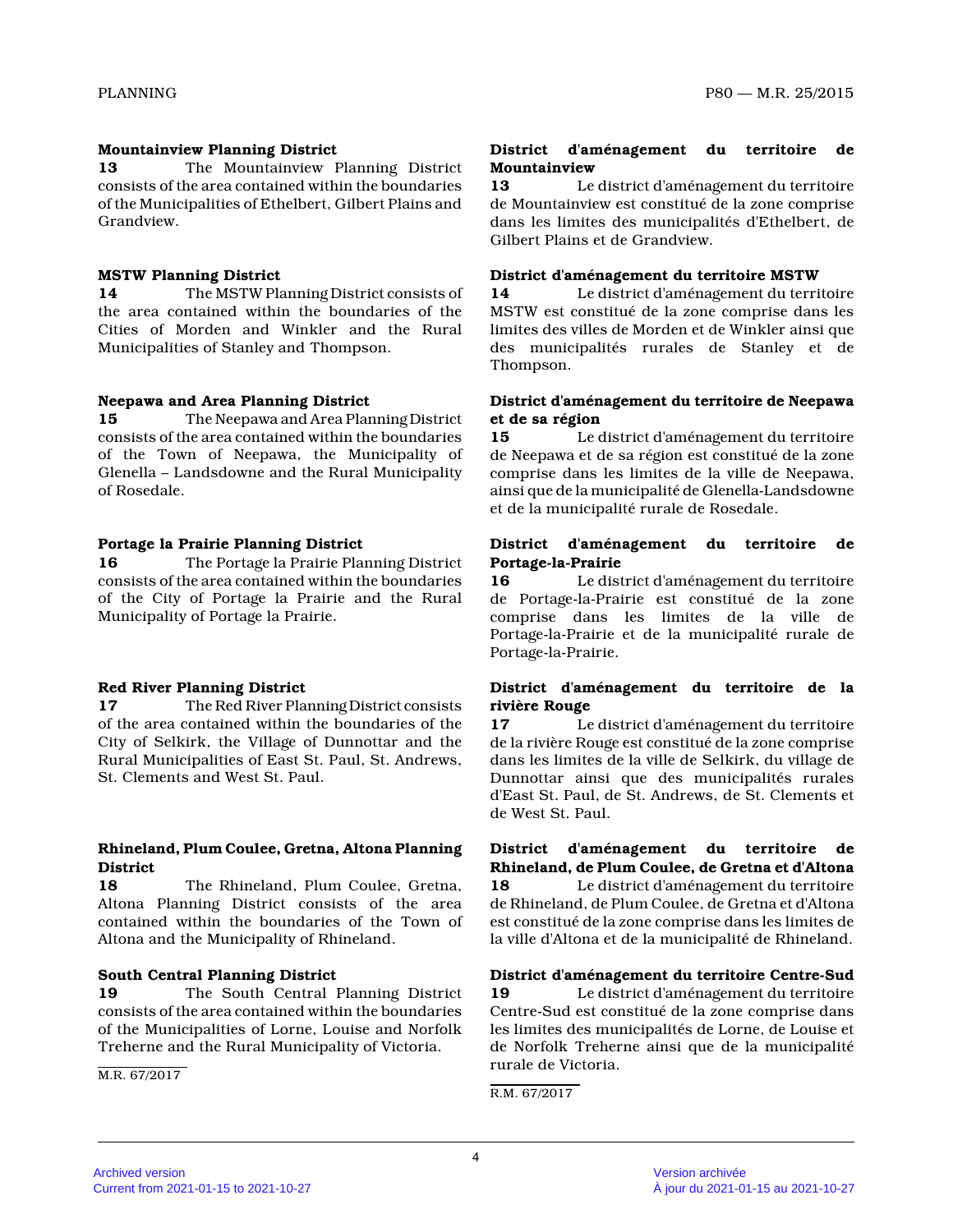#### AMÉNAGEMENT DU TERRITOIRE P80 — R.M. 25/2015

#### **South Interlake Planning District**

**20** The South Interlake Planning District consists of the area contained within the boundarie s of Towns of Stonewall and Teulon and the Rural Municipalities of Rockwood and Rosser.

# **Southwest Planning District**

**21** The Southwest Planning District consists of the area contained within the boundarie s of the Town of Melita and the Municipalities of Brenda – Waskada, Deloraine – Winchester and Two Borders.

M.R. 91/2016

# **Swan Valley Planning District**

**22** The Swan Valley Planning District consists of the area contained within the boundarie s of the Town of Swan River, the Municipalities of Minitonas – Bowsman and Swan Valley West and the Rural Municipality of Mountain.

# **Tanner's Crossing Planning District**

**23** The Tanner's Crossing Planning District consists of the area contained within the boundarie s of the Town of Minnedosa and the Rural Municipality of Minto – Odanah.

# **Thompson Planning District**

**24** The Thompson Planning District consists of the area contained within the boundarie s of the City of Thompson and the Local Government District of Mystery Lake.

# **Trans Canada West Planning District**

**25** The Trans Canada West Planning District consists of the area contained within the boundaries of the Town of Virden and the Rural Municipality of Wallace – Woodworth.

# **Tri-Roads Planning District**

**26** The Tri-Roads Planning District consists of the area contained within the boundarie s of the Municipality of Russell – Binscarth and the Rural Municipality of Riding Mountain West.

# **District d'aménagement du territoire du sud d'Entre-les-Lacs**

**20** Le district d'aménagement du territoire du sud d'Entre-les-Lacs est constitué de la zone comprise dans villes de Stonewall et de Teulon ains i que des municipalités rurales de Rockwood et de Rosser.

# **District d'aménagement du territoire Sud-ouest**

**21** Le district d'aménagement du territoire Sud-ouest est constitué de la zone comprise dans le s limites de la ville de Melita ainsi que des municipalités de Brenda-Waskada, de Deloraine-Winchester et de Two Borders.

#### R.M. 91/2016

# **District d'aménagement du territoire de Swan Valley**

**22** Le district d'aménagement du territoire de Swan Valley est constitué de la zone comprise dans les limites de la ville de Swan River, des municipalités de Minitonas-Bowsman et de Swan Valley West ainsi que de la municipalité rurale de Mountain.

# **District d'aménagement du territoire de Tanner's Crossing**

**23** Le district d'aménagement du territoire de Tanner's Crossing est constitué de la zone comprise dans les limites de la ville de Minnedosa et de la municipalité rurale de Minto-Odanah.

# **District d'aménagement du territoire de Thompson**

**24** Le district d'aménagement du territoire de Thompson est constitué de la zone comprise dans les limites de la ville de Thompson et du district d'administration locale de Mystery Lake.

# **District d'aménagement du territoire de la route transcanadienne ouest**

**25** Le district d'aménagement du territoire de la route transcanadienne ouest est constitué de la zone comprise dans les limites de la ville de Virde n et de la municipalité rurale de Wallace-Woodworth.

# **District d'aménagement du territoire Tri-Roads**

**26** Le district d'aménagement du territoire Tri-Roads est constitué de la zone comprise dans le s limites de la municipalité de Russell-Binscarth et de la municipalité rurale du mont Riding Ouest.